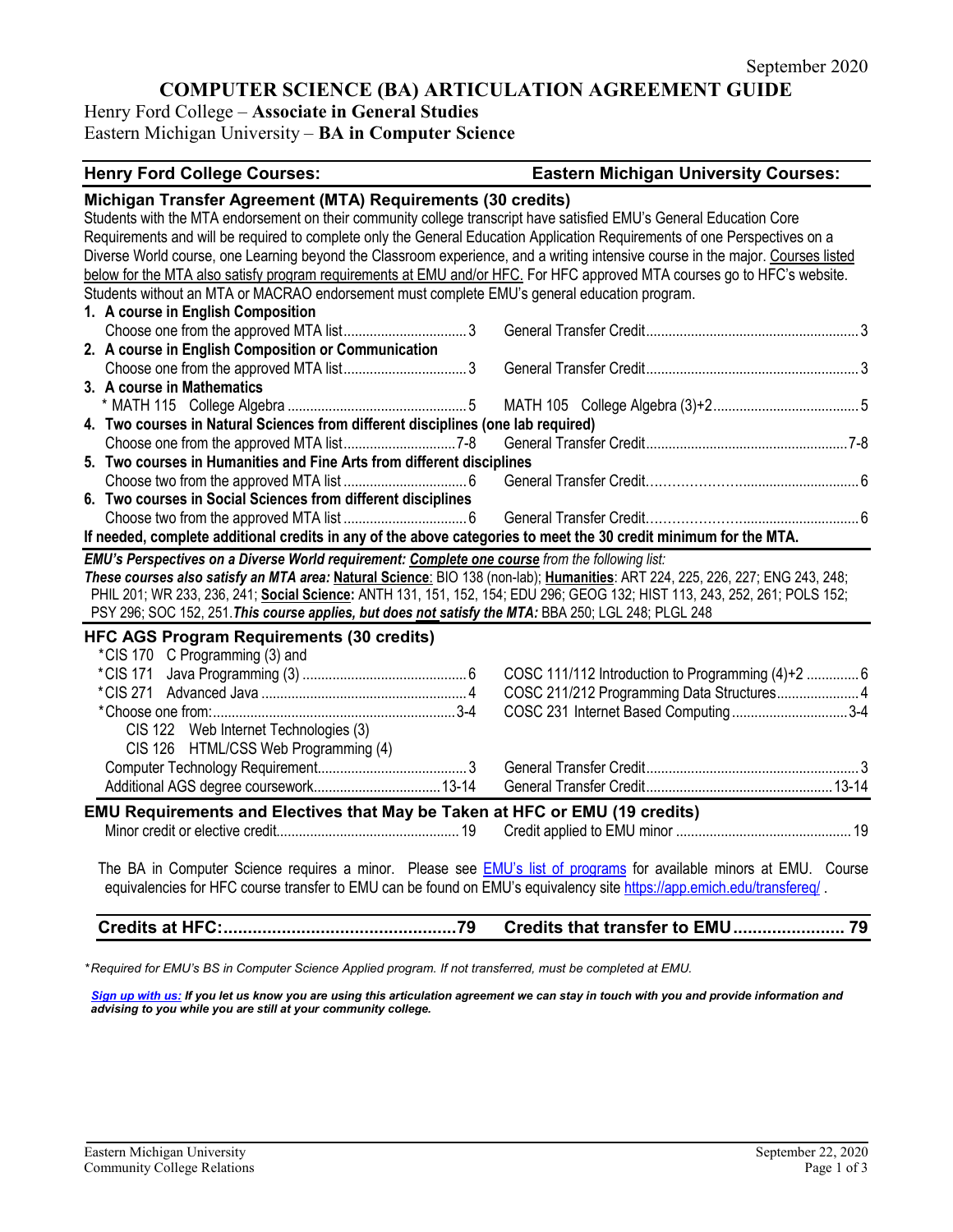# **COMPUTER SCIENCE (BA) ARTICULATION AGREEMENT GUIDE**

Henry Ford College – **Associate in General Studies** Eastern Michigan University – **BA in Computer Science**

## **Completion of EMU's BA in Computer Science**

#### **Major Requirements (34 credits)**

**Required Computer Science Courses (22 credits)**

| COSC 221        | Computer Organization 13                 |  |
|-----------------|------------------------------------------|--|
| <b>COSC 311</b> | Algorithms and Data Structures 4         |  |
| <b>COSC 314</b> | Computational Discrete Structures 4      |  |
| <b>COSC 341</b> | Programming Languages4                   |  |
| <b>COSC 381</b> | Software Engineering Solutions4          |  |
| 1COSC 481W      | Software Engineering and Senior Project3 |  |
|                 |                                          |  |

#### **Restricted Elective Courses (12 credits)**

Choose three courses from the following. At a minimum, one course must be from List A. The remaining two courses may be selected from either list.

#### List A

| Applied Cryptography                |
|-------------------------------------|
| <b>Systems Programming</b>          |
| <b>Computer Operating Systems</b>   |
| Software Dvlpmnt for Mobile Devices |
| Web Programming                     |
| <b>Computing Network Principles</b> |
| <b>Compiler Construction</b>        |
| <b>Computer Graphics</b>            |
| <b>Computer Game Programming</b>    |
| <b>Heuristic Programming</b>        |
| Database Principles                 |
|                                     |
|                                     |

#### List B

| <b>COSC 315</b> | <b>Symbolic Computing</b>             |
|-----------------|---------------------------------------|
| <b>COSC 321</b> | <b>Computer Organization</b>          |
| <b>COSC 405</b> | Switching Theory                      |
| <b>COSC 411</b> | Algorithm Design and Analysis         |
| <b>COSC 422</b> | Introduction to Microprocessors       |
| <b>COSC 444</b> | Found of Automata & Languages         |
| <b>COSC 462</b> | Introduction to Information Retrieval |
| <b>COSC 472</b> | Big Data I                            |
| <b>COSC 473</b> | Big Data II                           |
| <b>COSC 480</b> | <b>Special Topics</b>                 |

*1 Satisfies EMU's Writing Intensive requirement.* 

## **Minor Requirement/Electives (11 credits)**

This major requires a minor. Please see Programs for a list of available minors or contact your major advisor. A minimum of 6 credits must be completed at EMU at the 300 level or higher for a minor.

Students who complete a minor without completing the remaining 11 credits at EMU should complete the appropriate amount of credits to reach 124 credits at EMU. Some minors may require more than 11 credits to complete at EMU.

#### **LBC Requirement**

Students must complete one "Learning Beyond the Classroom" course or noncredit experience offered by EMU. Consult the undergraduate catalog or your major advisor for options.